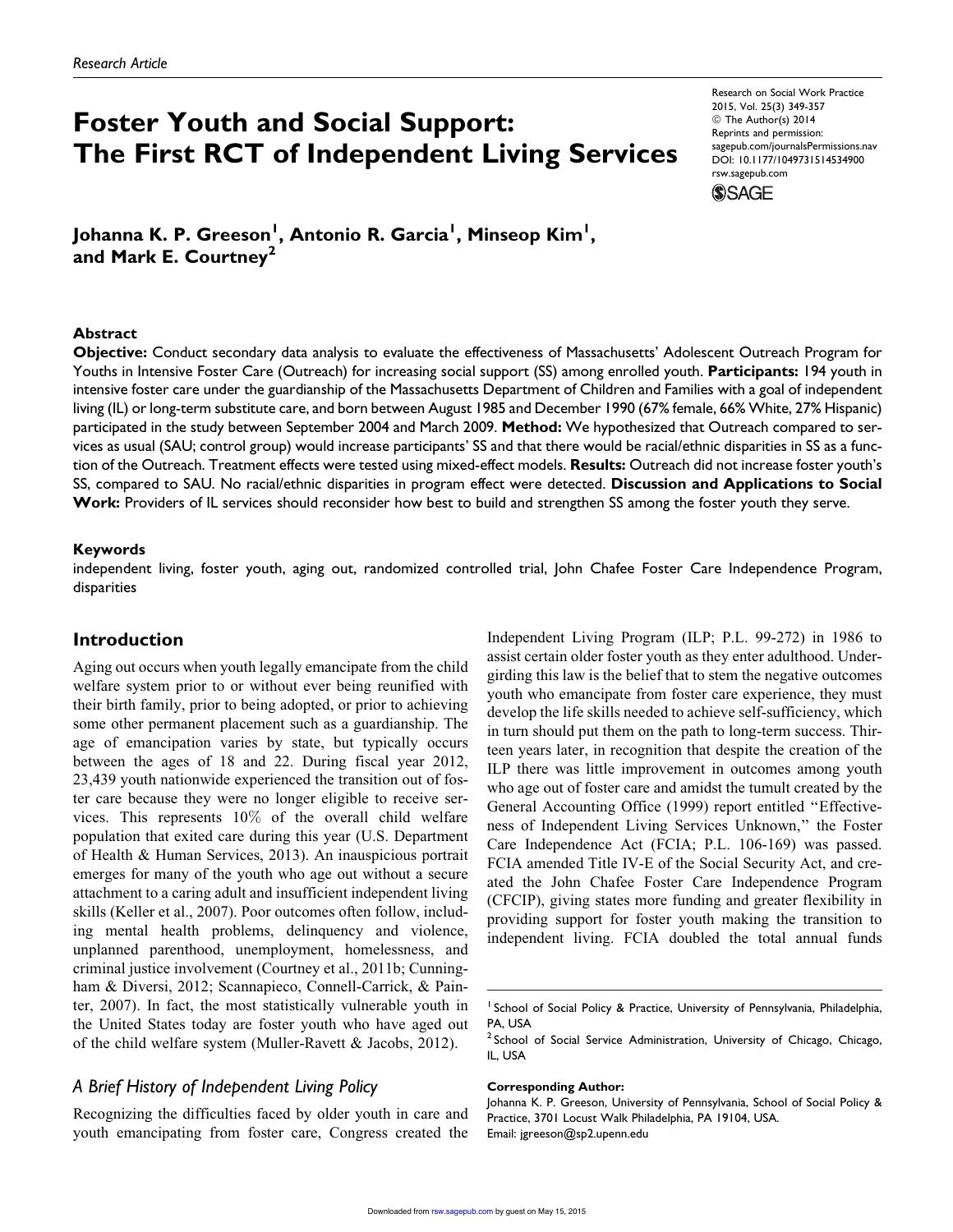available to states from \$70 million to \$140 million per year to use for preparing foster youth for independence, allows states to use up to 30% of program funds for room and board, enables states to provide assistance to 18- to 21-year-olds who have left foster care, and allows states to extend health insurance coverage under Medicaid to former foster children up to age 21 (Collins, 2001). Despite these enhancements and improvements, effectiveness of ILP has remained elusive. In 2006, the Cochrane Collaboration issued a review of ILPs for improving outcomes for young people leaving foster care that indicated, again, the effectiveness of such programs is unknown (Donkoh, Underhill, & Montgomery, 2006). The authors' review was severely limited by the lack of studies of rigorous methodological quality, specifically, those using experimental or quasi-experimental designs.

# Social Support as Part of Independent Living

One development area that is often part of ILPs is assisting youth with either building social skills to improve the likelihood that they will have supportive adults in their lives and/ or connecting them to program people, like Outreach workers, who may serve as mentors, and thus provide social support. The overall goal is to assist youth with developing a social support network, so that once they leave foster care, they can access this key coping mechanism when dealing with the stressors associated with aging out. Foster youth typically pass through the child welfare system without these support systems in place. Most individuals in the general population have families of origin that provide continuing support. Many also have access to neighborhood and community supports to ameliorate poor developmental outcomes (Collins, 2001). Foster youth who age out often have disrupted living situations and schooling, having been removed from their homes and typically experiencing frequent transfers between out-of-home care placements, as well as schools (Collins, 2001). Yet, social support is vital during times of stress and for overall health and wellbeing (e.g., Uchino, 2004). Resiliency research has consistently shown social support to be a critical protective factor for vulnerable populations, like foster youth (Baynard & Cantor, 2004; Bernard, 2004; Werner & Smith, 2001).

One of the earliest national studies of ILPs for youth in foster care identified and located 844 adolescents discharged from foster care between January 1987 and December 1988, and found that the majority of the youth interviewed were able to identify a helpful support network (Cook, 1994). Courtney, Piliavin, Grogan-Kaylor, and Nesmith (2001), in a study of 141 young adults who had aged out of the foster care system in Wisconsin, found using a standardized self-report measure that the young people reported high levels of perceived social support from friends, significant others, and foster families, but somewhat less support from their families of origin. Courtney and Dworsky (2006), in a study of 603 19-year-olds making the transition to adulthood from care in three Midwestern states, found using a standardized self-report measure that the youth received social support some or most of the time, with "affectionate support" and ''positive social interaction'' being more available than

''emotional/informational support'' or ''tangible support.'' Daining and DePanfilis (2007) identified personal and interpersonal factors that contribute to resilience of young adults leaving out-of-home care. Among several factors, social support was identified as associated with greater resilience. The authors recommended that child welfare organizations make more concerted efforts to assist transitioning youth in identifying a support network before leaving care. Hass and Graydon (2009) surveyed 44 foster youth about sources of resiliency that helped them ''beat the odds'' and complete postsecondary education. Results showed that most youth reported a variety of protective factors, including social support, or having a ''turnaround person," a supportive, caring adult outside their home or school. Of those youth reporting the presence of such ''turnaround person,'' most identified a specific adult from church, school, employment, or social services, who served as a mentor. Collins, Spencer, and Ward (2010) utilized data collected from 96 former foster youth regarding support they received during their transition out of care. Sources of support identified included professionals, birth family, and mentors, and were associated with completing high school or a General Educational Development (GED) degree and current employment.

Studies of natural mentors among foster youth indicate the potentially protective nature of this form of social support. For example, Munson and McMillen (2009) found that having a natural mentor was associated with improved psychosocial outcomes, including fewer symptoms of depression, less perceived stress, and greater life satisfaction. A study conducted by Osterling and Hines (2006) which assessed a mentor program for foster youth, ''Advocates to Successful Transitions to Independence,'' showed that mentored youth reported improved social and emotional outcomes, and that learning life skills with their mentors was more meaningful than the typical classroom-based experience. Ahrens, DuBois, Richardson, Fan, and Lozano (2008) and Greeson, Usher, and Grinstein-Weiss (2010) conducted secondary data analyses from a nationally representative, longitudinal data set to better understand the role of natural mentors in the lives of foster youth. Ahrens et al. (2008) found that mentored foster youth had better physical health, were less likely to report suicidal ideation or have received a sexually transmitted infection, and experienced decreased aggressive behaviors. Greeson et al. (2010) found that the roles fulfilled by natural mentors of ''like a parent,'' "role model," and providing "guidance/advice" were significantly associated with having increased income expectations and asset ownership among both nonfoster and foster youth.

There are no studies known to the authors that have critically examined the role of social support among the racially and ethnically diverse pool of youth placed in foster care. Social support studies from the general population of youth indicate that minorities tend to be more likely to seek out support during times of stress, yet this association may depend on the context in which the stressful events is experienced. Chapman and Mullis (2000) found that in a study of racial differences in adolescent coping and self-esteem among 361 male and females, African American adolescents reported using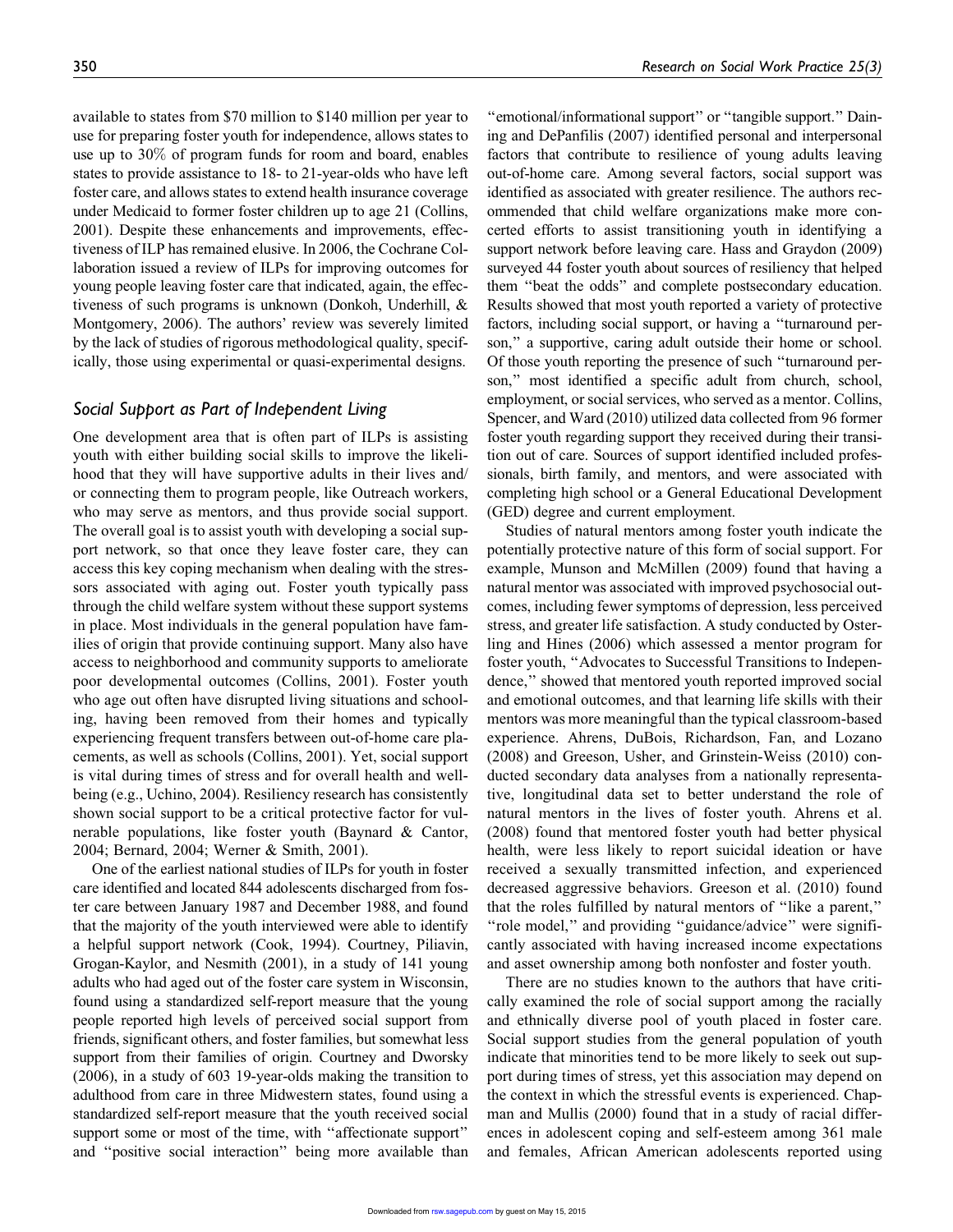coping strategies, including relying on peers, more frequently than Caucasians. In another study of adolescents in the general population, levels and correlates of an array of support types (e.g., parental, peer, spiritual) among African American and Caucasian youth were examined in three contexts: adolescent pregnancy, first year of college, and adolescence and young adulthood (15- to29-year-olds; Maton et al., 1996). Depending upon the developmental context, adolescents of color were more likely to rely on different sources of support than their Caucasian counterparts. To that end, the authors found that the influence of this variability on psychosocial outcomes may differ as a function of the youth's racial/ethnic background. For example, among pregnant adolescents, levels of spiritual support were higher for African Americans than Caucasians, and peer support was positively related to well-being only for African Americans. Among first-year college students, parental support was more strongly related to institutional and goal commitment for African Americans than Caucasians (Maton et al., 1996).

In addition to studies of social support among the general population of youth, child welfare services research bears upon the current investigation. Fifteen years of this research has established that a gap exists between the need for and access to services for minority children and youth who are referred to the child welfare system due to allegations of maltreatment and also for those who are ultimately placed in out-of-home care (Garcia, Palinkas, Snowden, & Landsverk, 2013; Miller, Cahn, & Orellana, 2012). As such, the current study is exploratory in nature. We are unsure if the racial disparity present in delivery of child welfare services will hold up in the current investigation. Alternatively, will our findings mirror those of previous social support studies in the general population, some of which have shown African American youth tend to be more likely to endorse higher levels of social support as a coping mechanism, and others that have found differences in support sources depending on the context in which the stressful event is experienced?

# A Relationship-Based Model of Independent Living Programming

ILPs can be diverse in form. However, in function, they all focus on enhancing the outcome areas where youth who age out of foster care, irrespective of their racial/ethnic background, are known to struggle: employment, housing, physical and mental health, substance abuse, and mentoring/connection to adults. Most use a classroom-based instructional model that concentrates on teaching youth discrete and concrete skills considered to be associated with self-sufficiency. However, the program that is the subject of this investigation, the Massachusetts Outreach Program for Youths in Intensive Foster Care (Outreach) provides a relationship-based model directed at the engagement of youth with their Outreach workers. Through individualized services provided by a worker in a mentorship role, the program aims to prepare youth for the multiple domains for which they will be responsible after leaving care. Program

activities are described as both providing youth with a sense of support from their worker and providing them with skills and concrete capital. The following domains are addressed: educational achievement, development of life skills, development of permanent connections and support systems, employment readiness, participation in postsecondary education, financial assistance, attaining employment, housing, physical and mental health, substance abuse treatment, relationship-building through mentoring, and, for youth who have not yet achieved permanency by age 18, encouragement to remain in foster care after 18 (Courtney, Zinn, Johnson, & Malm, 2011a).

#### Foster Care Population in Massachusetts

The Massachusetts Department of Children and Families (DCF) is the state agency responsible for the foster care population. It operates through a division of the state into six regions, which vary in geographic area and roughly approximate the distribution of the population. The city of Boston and the immediately outlying areas constitute one region, while the western third of the state is another. The central area of the state is a region, and the eastern third of the state has three regions in addition to the Boston region. The state of Massachusetts had 10,661 individuals in foster care on December 31, 2006, including children and adults up to age 23. Of these individuals, 7,815 were in foster care placements and 2,313 were placed in group homes or residential care. Massachusetts is one of several states that allow youth to remain in care past the age of 18. The population of adults 18 and older in care in Massachusetts formed 13.7% of the total 10,661 individuals in care. Of all youth in care, 20.7% had a service plan goal of independent living (Courtney et al., 2011a).

#### Research Aims

Using data from the Multi-Site Evaluation of Foster Youth Programs (MEFYP), the first randomized controlled trial (RCT) of independent living programming for foster youth, we focus on the outcome of social support for the Outreach program. Employing mixed-effects models, which provide several statistical advantages over traditional repeated measures analysis of variance (ANOVA; Gueorguieva & Krystal, 2004), we model the effect of the Outreach program on social support among minority and nonminority foster youth as compared to the effect of intensive foster care services as usual, or the control group. This is the first study to examine potential racial and ethnic disparities in social support as a function of independent living programming within an RCT framework. Along these lines we have two aims:

Aim 1: Evaluate the effectiveness of the Outreach program as compared to services as usual on the change in social support between baseline/pre- and follow-up time points. Aim 2: Examine potential racial/ethnic disparities in social support as a function of the Outreach program.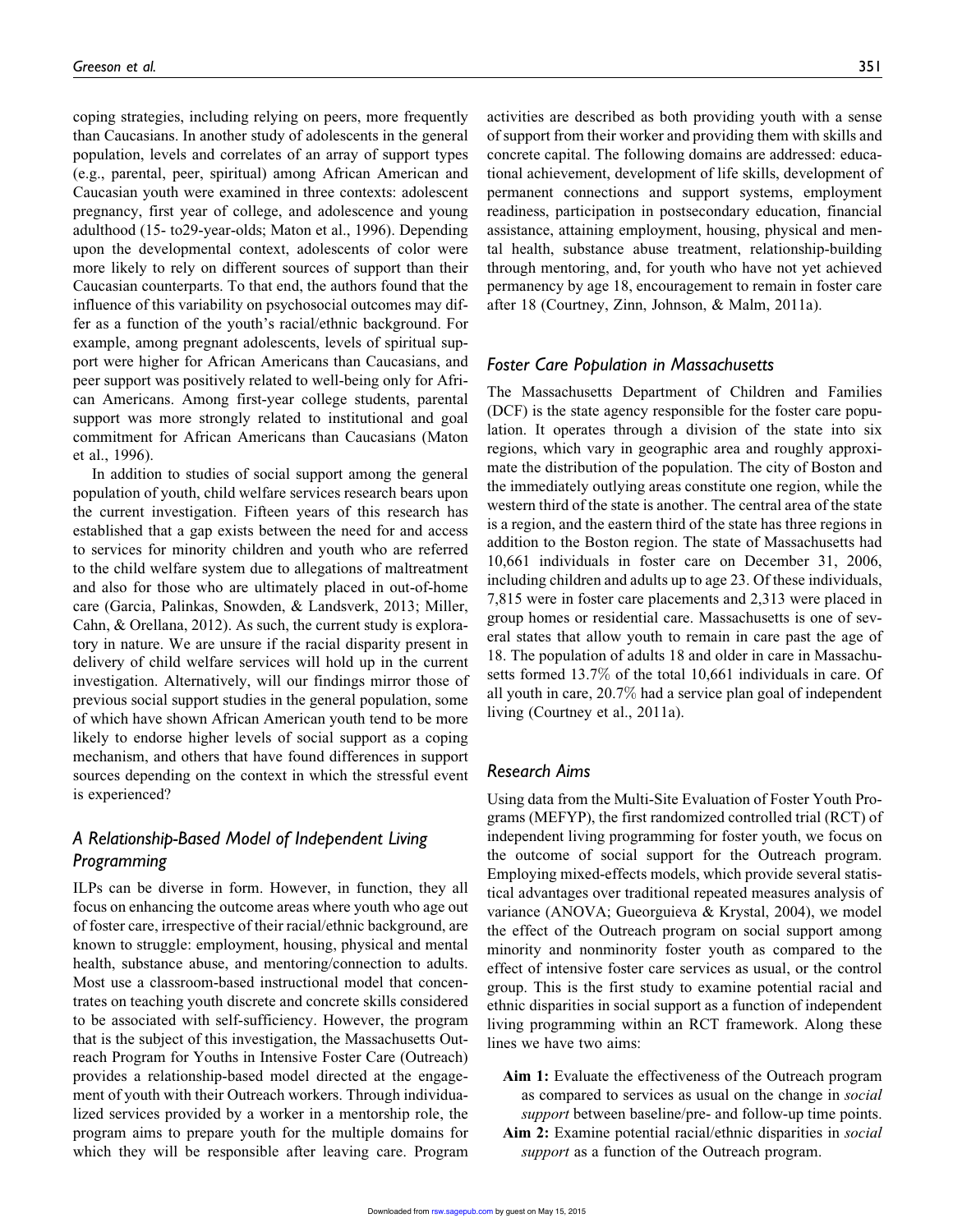

#### Figure 1. Participant flowchart.

Note: (1) Out of scope refers to runaway status ( $n = 2$  intervention;  $n = 2$  control), or reunited/legal guardian ( $n = 1$  intervention;  $n = 1$  control); (2) Noninterviews at baseline for the control group were due to (a) Youth refusal ( $n = 2$ ), or (b) Gatekeeper refusal ( $n = 1$ ); (3) Noninterviews at 1st follow-up were due to (a) Youth refusal ( $n = 2$  control); (4) Noninterview at 2nd follow-up were due to (a) Youth refusal ( $n = 3$ intervention;  $n = 3$  control), (b) Runaway status and other nonlocatable ( $n = 1$  intervention;  $n = 1$  control), (c) Out of area ( $n = 3$  intervention), (d) Incarcerated (n = 1 intervention,  $n = 2$  control), or (e) Other (n = 1 intervention).

# Method

## Study Design

We conducted secondary data analysis using data from the MEFYP. The MEFYP employed a paired random assignment process, in which youth were randomly assigned either to the Outreach program (treatment group) or to a control group that received intensive foster care services as usual. Pairing prior to random assignment was necessary to limit possible effects on workers' caseloads from a series of control group assignments (Courtney et al., 2011a).

Comparison of baseline characteristics of Outreach and control group youth at the time of random assignment showed few significant differences. The Outreach group youth were more likely to have had prior placement in residential care and to have run away from home. One hundred and ninety-four baseline interviews were completed with nearly 98.5% of the inscope sample. Of the 194 youth interviewed at baseline, 92% participated in the second follow-up interview. There were no control group youth who received Outreach services (Courtney et al., 2011a).

# Procedure

Youth were considered eligible for the Multi-Site Evaluation if they were in intensive foster care, had a service plan goal of independent living or long-term substitute care, and were deemed appropriate for Outreach services by their DCF caseworker. When two youth in intensive foster care met these criteria and were referred to the Outreach program by their DCF workers, the referrals were sent to the Multi-Site Evaluation staff. Using a computer-generated random number, evaluation staff randomly assigned one member in each pair to the Outreach group and the control group. Interviewers who assessed outcomes were blind to the intervention status. Participants and their care providers were not. Youth were followed for 2 years. They were interviewed inperson at entry into the study (baseline) and once each year after that (Courtney et al., 2011a). Figure 1 is the participant flowchart for this RCT. The original target was to interview 250 youth at baseline; however, intake was halted in March 2007 with a total of 203 youth randomly assigned and 194 interviewed at baseline. Due to the theft of a laptop computer with identifying information about the study youth, a determination was made that it was best to halt further intake. During the course of the trial, no adverse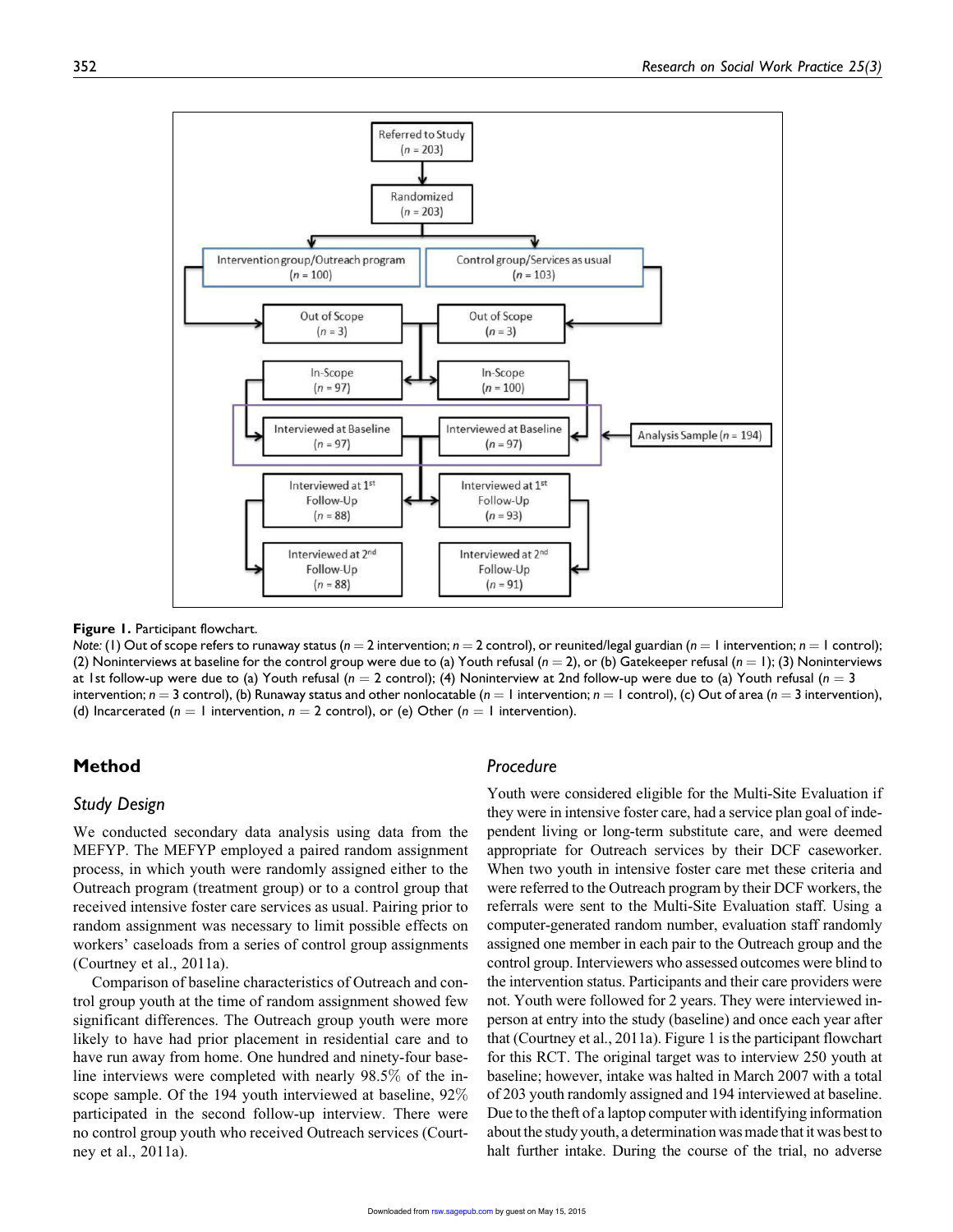events were encountered, other than the potential violation of confidentiality resulting from the theft of the laptop. There is no record of such a violation.

#### Intervention

The Outreach program is a voluntary service that assists adolescent foster youth with preparing to live independently and achieve permanence after exiting state care. Youth are paired with an Outreach worker who works closely with them to achieve their goals. Services are based on a youth development model and individualized based on assessed need. Outreach workers help youth with a variety of tasks, including obtaining a driver's license, applying for college, and finding employment. Some of these services are referrals to other organizations, while some are provided directly by the Outreach worker. The direct assistance component is consistent with the program's broad goal of empowering youth to develop the skills of an independent adult. Other goals of the Outreach program include supporting participation in higher education, achieving permanency through a connection to a caring adult, and identifying a social support network for each youth (Courtney et al., 2011a).

The Outreach program uses a relationship-based model that emphasizes the power of a trusting connection between youth and their Outreach workers. Youth meet with their Outreach workers regularly, usually at least once/week during a period of active service provision, and then only intermittently during a follow-up ''tracking'' period. According to program data, youth in the study were enrolled in Outreach for an average of 22 months, or close to 2 years, including an average of 16 months of services followed by 6 months of tracking. The maximum caseload of an Outreach program worker is limited to 15 youth. Youth are referred to Outreach by their DCF worker when their permanency goal changes to independent living, which is used for youth who are unlikely to reunify with their families and are nearing the age of emancipation. Youth must be age 16 or older to be referred to the Outreach program (Courtney et al., 2011a).

## Measure of Outcome Variable

We used seven social support variables (Courtney, Stagner, & Pergamit, 2001) to create a count variable by summing the numerical responses across them. Each social support item asked youth how many different people would perform certain tasks for them in specific types of situations. Items were not mutually exclusive, so a youth could count the same person for all of the items. An example item is ''How many different people would lend you money in an emergency?'' The new social support count variable ranged from 0 to 245, with a mean of 44.5  $(SD = 32.7)$  at baseline. The  $\alpha$  for the new social support scale was acceptable for all time points: .85 at baseline, .77 at first follow-up, and .71 at second follow-up.

# Measures of Control and Independent Variables

Group assignment. Assignment to the treatment (Outreach program,  $n = 97$ ) or control (SAU,  $n = 97$ ) groups was designated with a 1 *(treatment)* or 0 *(control)*.

Gender. Gender was designated as 0 (female) and 1 (male). Of the 130 females in the study, 64 (49.2%) received the Outreach program, while the remaining 66 females received SAU.

Race. White was coded as 0, while other racial groups, including African American, Asian, American Indian, Alaskan Natives, and Multiracial were collapsed into a category labeled Minority, which was coded as 1. Of the 65 participants in the Minority group, 27 (41.5%) received the Outreach program, while the remaining 38 individuals (58.5%) received SAU.

Ethnicity. Hispanic was coded as 1, and non-Hispanic was coded as 0. Of the 52 participants who identified as Hispanic, 21 (40.4%) received the Outreach program and 31 (59.6%) received SAU.

Age. Age at baseline was a continuous variable, ranging from 15 to 20 with a mean of 16.88 ( $SD = .76$ ).

#### Analysis Plan

All statistics were performed using Stata version 12 StataCorp LP. (2011). Primary analyses of treatment effects were tested using mixed-effect models in which group assignment was treated as a between-subject factor and time was treated as a within-subject factor. Unlike traditional ANOVA approaches (e.g., repeated measure analysis of variance [ANOVA] or multivariate analysis of variance [MANOVA]), this analytic strategy does not assume that participants are measured on the same number of time points. Thus, if youth have missing data at one time point, the mixed model drops only that time point, retaining the remaining data, which is more consistent with Intent-to-Treat principles (Enders, 2010). Mixed-effect modeling also provides the advantage of accounting for dependence of observations, which is inherent to a repeated measures design and frequently violates one of the primary assumptions of traditional ANOVA approaches (Gueorguieva & Krystal, 2004; Singer & Willet, 2003).

Based on the Akaike information criterion (AIC) and the Bayesian Information criterion (BIC), we tested for a variety of residual variance–covariance structures, and decided to use unstructured residual variance–covariance, which had the best model fit, when estimating treatment effects. In the primary analysis, a significant Treatment  $\times$  Time interaction effect indicates the effectiveness (or lack thereof) of the Outreach program, compared to SAU. In addition, we augmented the primary analysis model by including a three-way interaction of Treatment  $\times$  Time  $\times$  Race (or Ethnicity), to see if the treatment effect differed by race (or ethnicity).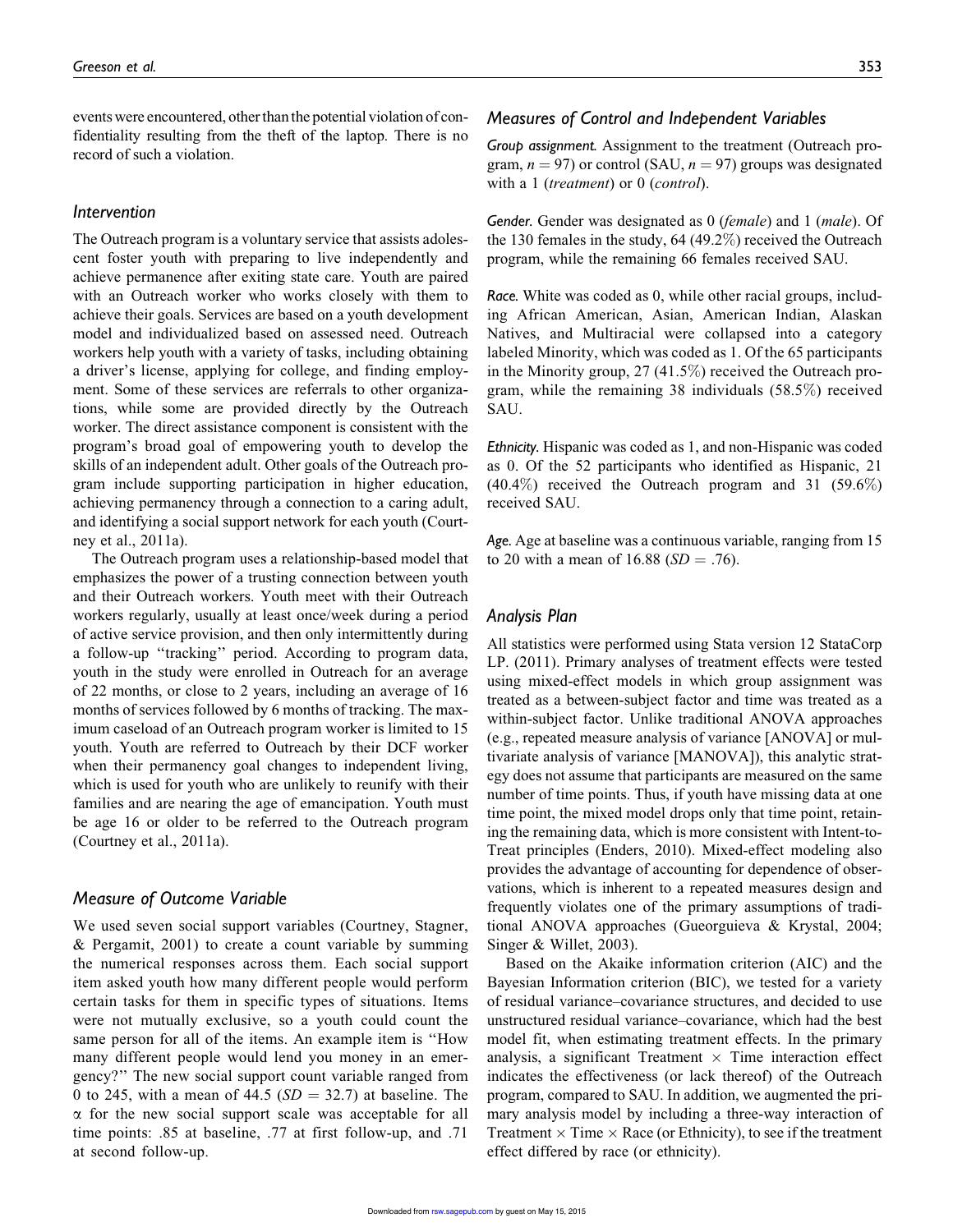Table 1. Mixed-Effect Model With Two-Way Interaction.

|                             |             |       |          | 95% CI  |  |
|-----------------------------|-------------|-------|----------|---------|--|
|                             | Coefficient | SF    | L        | U       |  |
| Treatment (ref $=$ control) | $-1.02$     | 4.78  | $-10.40$ | 8.35    |  |
| Time (ref $=$ Time 1)       |             |       |          |         |  |
| Time 2                      | $-2.52$     | 2.86  | $-8.12$  | 3.08    |  |
| Time 3                      | $-10.67***$ | 3.03  | $-16.60$ | $-4.74$ |  |
| Treatment $\times$ Time     |             |       |          |         |  |
| Outreach $\times$ Time 2    | $-1.03$     | 4.08  | $-9.03$  | 6.97    |  |
| Outreach $\times$ Time 3    | 1.67        | 4.29  | $-6.74$  | 10.07   |  |
| Race (ref $=$ White)        | $-4.74$     | 3.20  | $-11.00$ | 1.53    |  |
| Age at Time 1               | $-2.94$     | 1.96  | $-6.77$  | 0.90    |  |
| Gender (ref $=$ female)     | $13.34***$  | 3.17  | 7.13     | 19.55   |  |
| Constant                    | $92.17**$   | 33.19 | 27.13    | 157.21  |  |
| <b>AIC</b>                  | 4,990       |       |          |         |  |
| <b>BIC</b>                  | 5.054       |       |          |         |  |

Note. ( $N = 192$ ), AIC = Akaike information criterion; BIC = Bayesian Information criterion;  $CI =$  confidence interval. Number of person year is 547.  $*_{p}$  < .05.  $*_{p}$  < .01.  $*_{p}$  < .001.



Figure 2. Adjusted predictions of social support with 95% confidence interval (CI).

## Results

A repeated measures mixed model was conducted to assess the impact of the Outreach program on foster youth's level of social support, across three time periods (baseline, first follow-up, and second follow-up). There was no significant interaction between treatment type and time (Joint Test:  $\chi^2$  = .52,  $df = 2$ ,  $p = .77$ ), suggesting no short- or long-term effect of the Outreach program (See Table 1 and Figure 2). There was a significant main effect for time (Joint Test:  $\chi^2 = 23.63$  [df = 2],  $p < .001$ ), suggesting a reduction in social support across the three time points. In particular, the difference in social support between baseline and the second follow-up was significant  $(b = -10.67, p < .001)$ . The main effect comparing the Outreach and SAU was not significant ( $b = 1.02$ ,  $p = .83$ ), showing no difference in social support at baseline. Finally, there was no

| Table 2. Mixed-Effect Model With Three–Way Interaction. |  |  |
|---------------------------------------------------------|--|--|
|---------------------------------------------------------|--|--|

|                                       |             |       | 95% CI   |         |
|---------------------------------------|-------------|-------|----------|---------|
|                                       | Coefficient | SE    | L        | U       |
| Treatment (ref $=$ control)           | 0.28        | 5.88  | $-11.25$ | I I.81  |
| Time (ref $=$ Time 1)                 |             |       |          |         |
| Time 2                                | $-1.54$     | 3.68  | $-8.75$  | 5.67    |
| Time 3                                | $-9.02*$    | 3.88  | $-16.63$ | $-1.42$ |
| Treatment $\times$ Time               |             |       |          |         |
| Outreach $\times$ Time 2              | $-0.84$     | 5.03  | $-10.69$ | 9.01    |
| Outreach $\times$ Time 3              | $-1.14$     | 5.26  | $-11.45$ | 9.18    |
| Treatment $\times$ Race               |             |       |          |         |
| Outreach $\times$ Minority            | $-3.75$     | 10.29 | $-23.92$ | 16.42   |
| Time $\times$ Race                    |             |       |          |         |
| Time $2 \times$ Minority              | $-2.51$     | 5.86  | $-13.99$ | 8.97    |
| Time $3 \times$ Minority              | $-4.24$     | 6.22  | $-16.44$ | 7.95    |
| Treatment $\times$ Time $\times$ Race |             |       |          |         |
| Outreach $\times$ Time 2 $\times$     | $-1.66$     | 8.77  | $-18.84$ | 15.52   |
| Minority                              |             |       |          |         |
| Outreach $\times$ Time 3 $\times$     | 8.89        | 9.29  | $-9.33$  | 27.10   |
| Minority                              |             |       |          |         |
| Race (ref $=$ White)                  | $-2.26$     | 6.98  | $-15.94$ | 11.41   |
| Age at Time 1                         | $-2.90$     | 1.96  | $-6.74$  | 0.95    |
| Gender (ref $=$ female)               | $13.35***$  | 3.18  | 7.11     | 19.59   |
| Constant                              | 90.53**     | 33.35 | 25.17    | 155.89  |
| <b>AIC</b>                            | 4,970       |       |          |         |
| <b>BIC</b>                            | 5,056       |       |          |         |
|                                       |             |       |          |         |

Note. ( $N = 192$ ) AIC = Akaike information criterion; BIC = Bayesian Information criterion;  $CI =$  confidence interval. Number of person year is 547. \*p < .05. \*\*p < .01. \*\*\*p < .001.



Figure 3. Adjusted predictions of social support with 95% confidence interval (CI) by race.

significant interaction between treatment type, time, and race (Joint Test:  $\chi^2 = 1.83$ ,  $df = 2$ ,  $p = .40$ ), suggesting no disparities in the treatment effect between Whites and minorities (see Figure 3 and Table 2). We tested an interaction of treatment type, time, and ethnicity as well, but no significant interaction effect was found (not shown). Finally, given the significant main effect of gender ( $b = 13.34$ ,  $p < .001$ ), we also tested an interaction of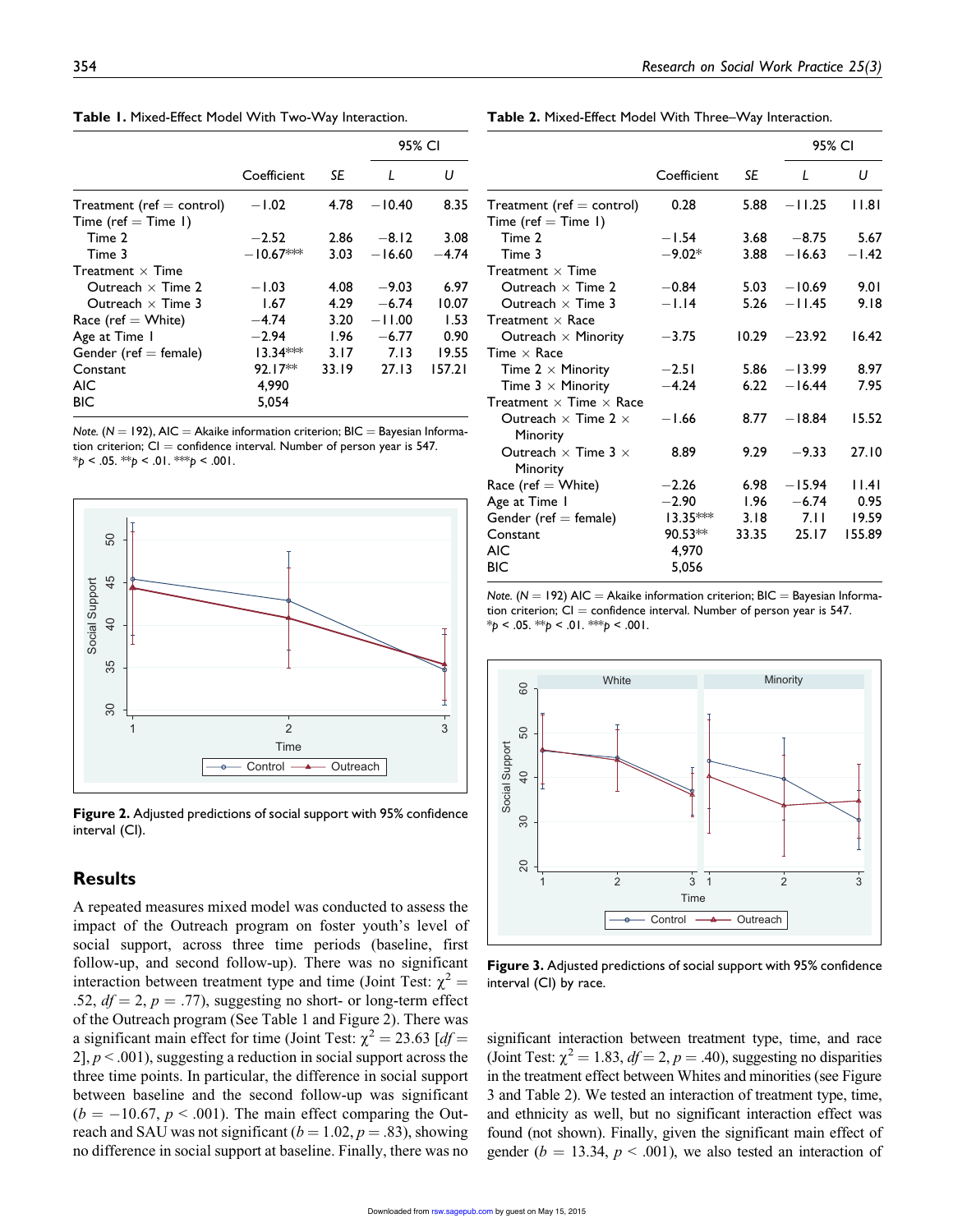treatment type, time, and gender. However, no significant interaction was detected (not shown), suggesting that male youth had higher levels of social support, regardless of treatment type and time periods.

# Discussion and Applications to Social Work

The purpose of this study was to evaluate the effectiveness of the program as compared to SAU on changes in social support between baseline and follow-up. In addition, we sought to determine whether there were racial/ethnic disparities in the use of social support as a function of the program. Overall, we found that our sample experienced a decrease in the level of social support they received across the waves of data collection. Moreover, the effects of the program on the extent of social support did not differ between those in the program and those who received SAU, regardless of the racial/ethnic background of the young adults in our study. That is, the program, albeit grounded in the relationship-based model, did not contribute to elevated levels of social support as compared to SAU.

Although there are no salient differences, these findings have important implications. First, our findings suggest that despite its greatest intentions, this program specifically, and independent living services, more generally, may need to adapt in order to effectively ameliorate foster youth's barriers to accessing and actively engaging in activities to increase social support during and after transitioning out of foster care. Although the positive influence of attaining and nurturing supports for youth aging out of foster care is on its way to becoming a well-documented protective factor (e.g., Ahrens, DuBois, Richardson, Fan, & Lozano, 2008; Daining & DePanfilis, 2007; Greeson, Usher, & Grinstein-Weiss, 2010; Munson & McMillen, 2009; Osterling & Hines, 2006; Salazar, Keller, & Courtney, 2011), more research is needed to identify how, when, and under what conditions to implement evidence-based, culturally responsive interventions (once developed or adapted) to ensure youth are connected to peer, social, and community networks during and after their experience in foster care. How might outreach workers and child welfare caseworkers assist youth in building the skills, confidence, and motivation, despite the likely history of impermanent relationships, to develop and nurture long-lasting and sustainable social supports? Why are current relational modalities and independent living services ineffective in increasing social supports over time for emerging adults formerly placed in foster care?

Ahrens et al.'s (2011) seminal work may help shed light on how to address these lingering questions. Based upon qualitative inquiry regarding the role of nonparental adults in the lives of young adults who were formerly placed in foster care, they generated three hypotheses for further investigation that, if tested, would lend to important implications on how to develop effective, culturally engaging independent living services to promote positive adult mentoring relationships. They suggest the following: (1) examine the influence of having an adult mentor more formally incorporated into service delivery during the youth's transition out of foster care; (2) determine the extent to which specialized training for mentors of youth in foster care effects the

quality and duration of mentoring relationships; and (3) determine if greater attention to the criteria on which foster care youth are matched with mentors (e.g., personal interests, similar cultural backgrounds, beliefs, values, experiences as former foster youth) in formal mentoring programs contributes to permanent sources of social support. Addressing these questions may illuminate how to refine or develop interventionsto increase social support during a critical and sensitive developmental time period when such support is most needed to promote positive developmental outcomes. For example, youth in long-term natural mentoring relationships report less stress and are less likely to be arrested (Munson & McMillen, 2009) and experience depressive symptoms (Salazar et al., 2011). Moreover, rooted in the life course and resiliency perspectives, Greeson (2013) advocates for the reshaping of child welfare practice in order to incorporate use of natural mentors to cultivate caring relationships and social support for foster youth who are at risk of aging out. To that end, more research is needed to understand the organizational, socioecological, and providerlevel factors that mediate or moderate the relationship between mentoring interventions and increased social support networks.

Our findings also suggest that regardless of the racial/ethnic background of youth making the transition from foster care, the positive effects of SAU and the Outreach program to increase social supports diminished over time. This is the first study to provide evidence that there are no differences in levels of social support between minority and nonminority youth making the transition to adulthood.

Although our findings are noteworthy, we must call attention to a few limitations. First, there are reasons to be skeptical of our finding that disparities in social support were not tenable. Aggregating African American, Asian, American Indian, Alaskan Natives, and Multiracial adolescents into one group does not allow us to speak to the collective experience of each respective racial/ethnic group. However, due to the small sample size in each respective group, we had to aggregate them into a ''minority'' subsample. This underscores the need to incorporate effective methods to ensure youth of color engage in social support services (e.g., targeted recruitment to services that align well with cultural beliefs, values, and interests) and likewise are included in research in sufficient sample sizes. Qualitative inquiry to identify core themes that relate to motivation and active engagement in mentoring and other social support services for youth of color is warranted.

On a grander scale, it is also necessary to point out that the findings are limited in generalizability. The organizational supports and resources housed within the Massachusetts DCF to provide social support may differ vastly from more populated, racially diverse geographical areas. Moreover, the sample consisted solely of youth receiving intensive, treatment oriented foster home placement. The findings might not apply to the much broader populations of youth in nontreatment foster home care and group home care. Finally, we relied on a count variable of each social support item. This method dispels some of the context to understand the specific types of activities and experiences that can increase social supports.

Despite these limitations, our study is indeed the first to our knowledge to examine the differences between an ILP and SAU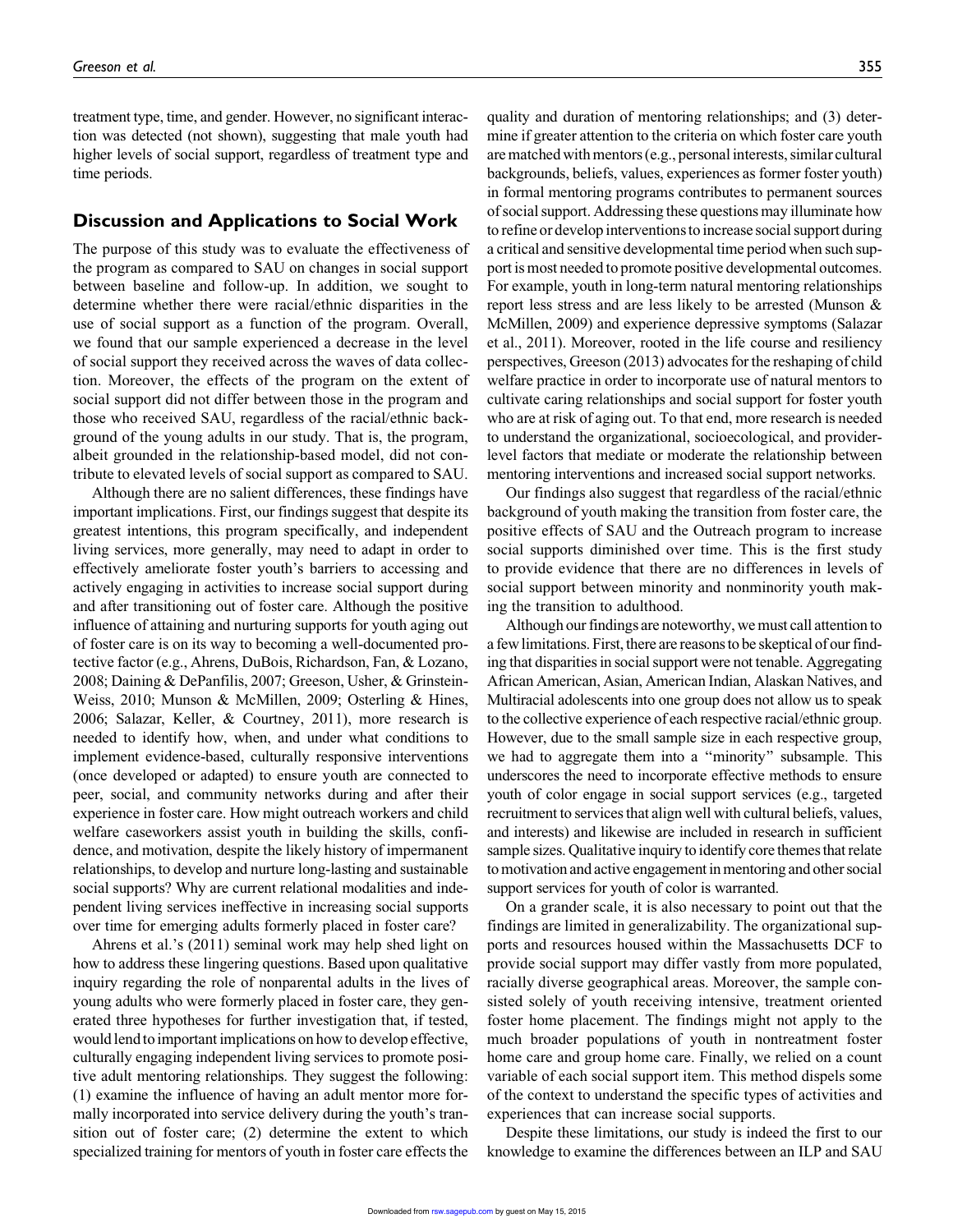to increase social support among youth in foster care transitioning to adulthood, using a rigorous RCT design. Given that our findings showed no significant differences between the intervention and control groups, concerted efforts are needed to develop more intensive services (e.g., natural mentoring interventions) that are supported by evidence and relate to the experiences of the racially diverse pool of youth in foster care. Until then, caseworkers, outreach workers, and researchers must be critical of what, how, and by whom content is delivered in interventions aimed to increase social support in this vulnerable population. Addressing these questions proactively will be instrumental in reshaping independent living services as funded by CFCIP to increase social support for young adults aging out of foster care.

## Authors' Note

Johanna K. P. Greeson and Antonio R. Garcia authors contributed to this article equally. This trial is not registered. The original Multi-Site Evaluation of Foster Youth Programs (Chafee Independent Living Evaluation Project) study was funded by the Administration for Children and Families: http://www.acf.hhs.gov/programs/opre/abuse\_neglect/chafee/index.html. For more information about the Massachusetts Adolescent Outreach Program for Youth in Intensive Foster Care evaluation, please see http:// www.acf.hhs. gov/programs/opre/resource/evaluation-of-the-massachu setts-adolescent-outreach-program-for-youths-in

## Declaration of Conflicting Interests

The authors declared no potential conflicts of interest with respect to the research, authorship, and/or publication of this article.

## Funding

The authors received no financial support for the research, authorship, and/or publication of this article.

## References

- Ahrens, K. R., DuBois, D. L., Garrison, M., Spencer, R., Richardson, L. P., & Lozano, P. (2011). Qualitative exploration of relationships with important non-parental adults in the lives of youth in foster care. Children and Youth Services Review, 33, 1012–1023.
- Ahrens, K. R., DuBois, D. L., Richardson, L. P., Fan, M. Y., & Lozano, P. (2008). Youth in foster care with adult mentors during adolescence have improved adult outcomes. Pediatrics, 121, e246–e252.
- Baynard, V. L., & Cantor, E. N. (2004). Adjustment to college among trauma survivors: An exploratory study of resilience. Journal of College Student Development, 45, 207–221.
- Bernard, B. (2004). Resiliency: What we have learned. San Francisco, CA: WestEd.
- Chapman, P. L., & Mullis, R. L. (2000). Racial differences in adolescent coping and self-esteem. The Journal of Genetic Psychology: Research and Theory on Human Development, 161, 152–160.
- Collins, M. E. (2001). Transition to adulthood for vulnerable youths: A review of research and implications for policy. Social Service Review, 75, 271–291.
- Collins, M. E., Spencer, R., & Ward, R. (2010). Supporting youth in the transition from foster care: Formal and informal connections. Child Welfare, 89, 125–143.
- Cook, R. (1994). Are we helping foster care youth prepare for their future? Children and Youth Services Review, 16, 213–229.
- Courtney, M. E., & Dworsky, A. (2006). Early outcomes for young adults transitioning from out-of-home care in the U.S.A. Child and Family Social Work, 11, 209–219.
- Courtney, M. E., Piliavin, I., Grogan-Kaylor, A., & Nesmith, A. (2001). Foster youth transitions to adulthood: A longitudinal view of youth leaving care. Child Welfare, 80, 685–717.
- Courtney, M. E., Stagner, M. W., & Pergamit, M. (2001). MEFYP social support [Instrument adapted from the Midwest Evaluation of the Adult Functioning of Former Foster Youth and the NSCAW Social Support]. Chicago, IL: University of Chicago.
- Courtney, M. E., Dworsky, A., Brown, A., Cary, C., Love, K., & Vorhies, V. (2011b). Midwest evaluation of adult functioning of former foster youth: Outcomes at age 26. Chicago, IL: Chapin Hall Center for Children at the University of Chicago.
- Courtney, M. E., Zinn, A., Johnson, H., & Malm, K. E. (2011a). Evaluation of the Massachusetts adolescent outreach program for youths in intensive foster care: Final report (OPRE Report #2011-14). Washington, DC: Office of Planning, Research and Evaluation, Administration for Children and Families, U.S. Department of Health and Human Services.
- Cunningham, M. J., & Diversi, M. (2012). Aging out: Youths' perspectives on foster care and the transition to independence. Qualitative Social Work, 12, 587–602.
- Daining, C., & DePanfilis, D. (2007). Resilience of youth in transition from out-of-home care to adulthood. Children and Youth Services Review, 29, 1158–1178.
- Donkoh, C., Underhill, K., & Montgomery, P. (2006). Independent living programmes for improving outcomes for young people leaving the care system (Review). Retrieved December 16, 2013, from http://www.thecochranelibrary.com
- Enders, C. K. (2010). Applied missing data analysis. New York, NY: The Guilford Press.
- Garcia, A. R., Palinkas, L. A., Snowden, L., & Landsverk, J. (2013). Looking beneath and in-between the hidden surfaces: A critical review of defining, measuring and contextualizing mental health disparities in the child welfare system. Children and Youth Services Review, 35, 1727–1733.
- General Accounting Office. (1999). Foster care—Effectiveness of independent living services unknown: Report to The Honorable Nancy L. Johnson, U.S. House of Representatives (GAO/HEHS-00-13). Washington, DC: Author.
- Greeson, J. K. P. (2013). Foster youth and the transition to adulthood: The theoretical and conceptual basis for natural mentoring. Emerging Adulthood, 1, 40–51.
- Greeson, J. K. P., Usher, L., & Grinstein-Weiss, M. (2010). One adult who is crazy about you: Can natural mentoring relationships increase assets among young adults with and without foster care experience? Children and Youth Services Review, 32, 565–577.
- Gueorguieva, R., & Krystal, J. H. (2004). Move over ANOVA: Progress in analyzing repeated-measures data and its reflection in papers published in Archives of General Psychiatry. Archives of General Psychiatry, 61, 310–317.
- Hass, M., & Graydon, K. (2009). Sources of resiliency among successful foster youth. Children and Youth Services Review, 31, 457–463.